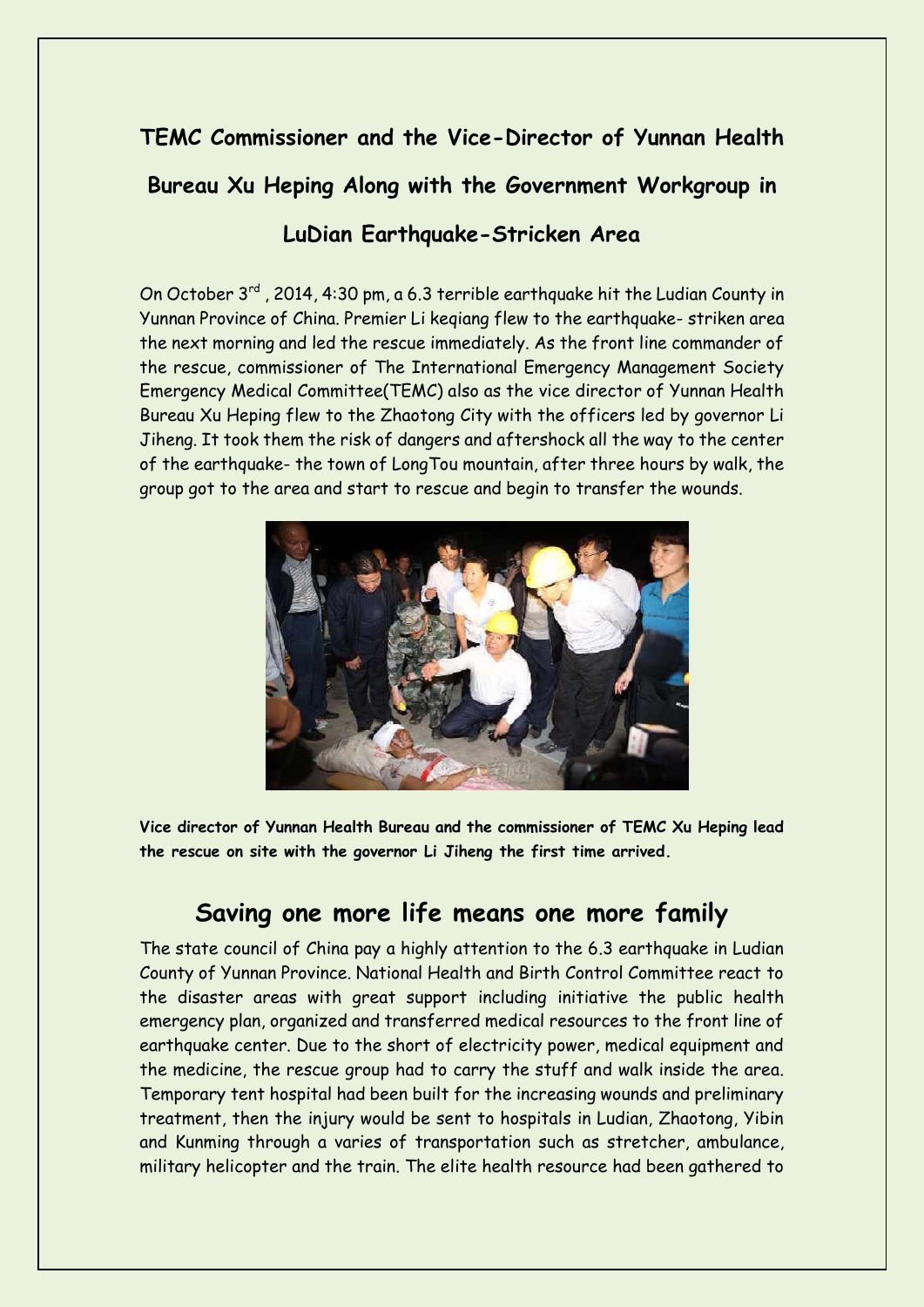meet the rescue mission and each of the severely injured patient could received the one-on-one personalized treatment options, and meanwhile, the psychological intervention rehabilitation and the continually health and recovery work had been introduced to the injuries. More than 2700 medical rescuers had been involved in which sent by government, province and cities, 3148 injuries had been treated and 825 operations had been launched in total.



**In the morning on August 4th Premier Li keqiang led the rescue in the epicenter, vice director of yunnan provincial health Bureau, TEMC commissioner Xu Heping reported the progress of the rescue treatment**

### **Strengthen the work on Health and Epidemic Prevention and**

### **Ensure no plague after the Earthquake**

Rough and difficult health conditions exist in earth-stricken area such as poverty, complexity of the geology, aftershocks, intensive injuries, and the transportation congestion caused by rescue group, and besides, lack of water and basic public health facilities, hot temperature, rainy, poor treatment condition calls for a severe response from the health and epidemic prevention work. In accordance to the challenges, National Health and Birth Control Committee and Chinese Center for Disease Control and Prevention had sent and organized more than 900 professional workers for the support, furthermore, experts for public health risk evaluation had been organized, plans for epidemic prevention and health public education had been set out. Besides, starting the regulatory in environment, enhancing the monitoring of water quality, specifically sterilized in settlement points, washroom, garbage, animal bodies, and to recover the cold chain and the immunization as soon as possible and at the same time to restore the network coverage and to form a rescue leadership under the direct control of government which with the coordinate of branch department and a participation of a patriot activity involved by the whole society. Up to now, no infectious and public health emergencies incident are founded in earthquake-stricken area.